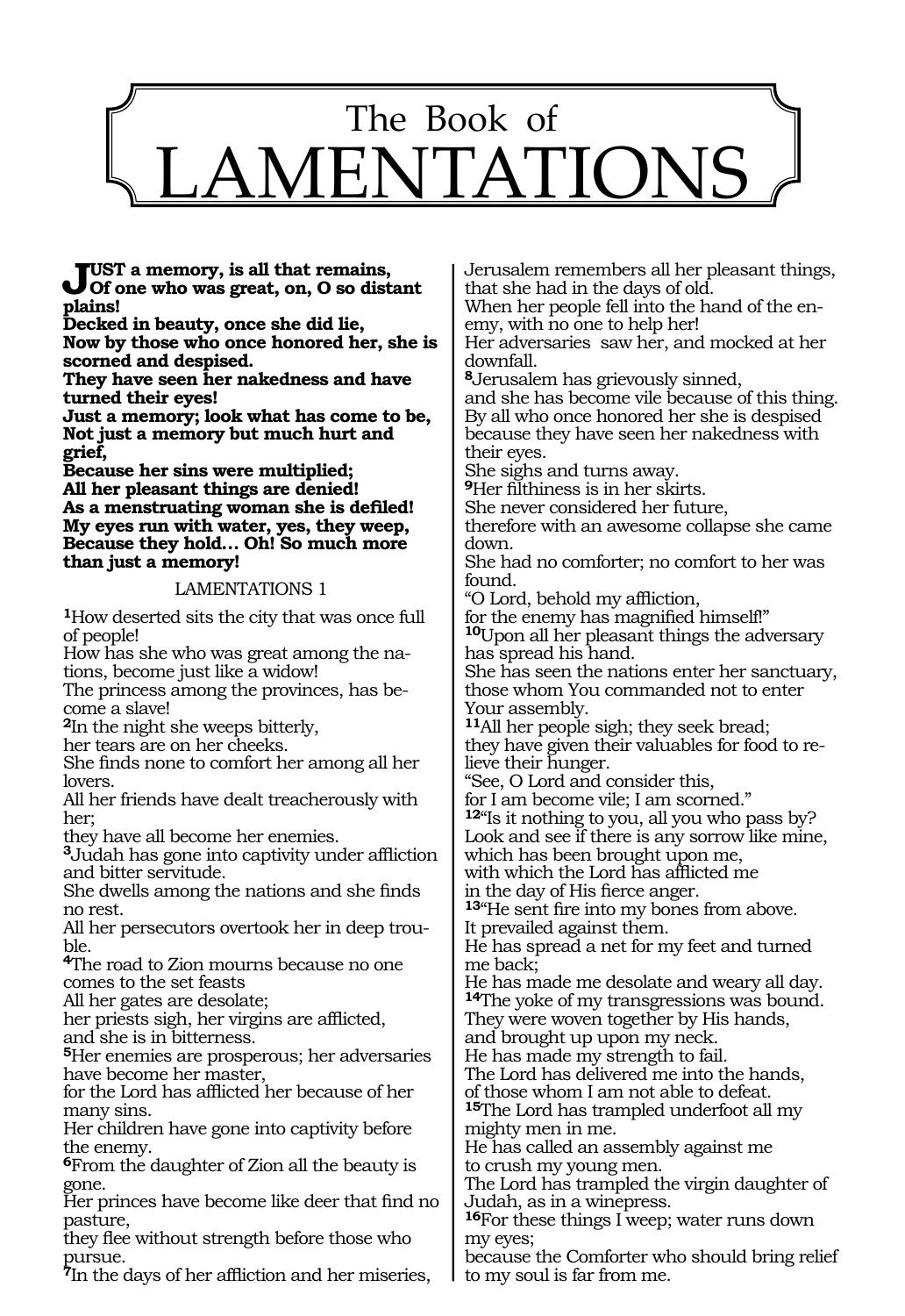My children are desolate because the enemy prevailed."

**17**Zion spread out her hands but no one comforts her.

The Lord has commanded concerning Jacob, that his adversaries should be all around him. Jerusalem has become as a menstruating woman among them, unclean.

**18**"The Lord is righteous; for against His commands I have rebelled.

"Hear all peoples, and behold my sorrow.

My virgins and my young men have gone into captivity.

**<sup>19</sup>**I called for my lovers but they deceived me. My priests and my elders are dead in the city, seeking food to save their hungry souls. **<sup>20</sup>**"Behold, O Lord, for I am in distress.

My spirit is troubled; my heart is overturned within me,

for I have grievously rebelled against You, O Lord.

The sword bereaves abroad; there is death at home.

**<sup>21</sup>**They have heard that I sigh, but no one comforts me.

All of my enemies have heard of my trouble; they are glad that You have done it, O my Lord.

Hasten the day that you have announced, that they may become just like me.

**<sup>22</sup>**Let all their wickedness come before You, and do to them as You have done to me for all my transgressions,

for my sighs are many and my heart is faint."

## **CWDS Bible Quotes**

- *1. Freedom is not your liberty to do as you please, it is your opportunity to flourish in the garden of Your Creator; restrain yourself or be others will constrain you.*
- *2. Forsake your sins or they will make you desolate and forsaken.*
- *3. Sin is captivity waiting to manifest to the natural eye when it leads you into captivity or hell; heed the warning of the prophets, fear God.*

*4. Crucify your flesh and not just wear a crucifix to adorn your sinful flesh; bear the name of the God you wear as a holy nation.*

*5. Often corrected but you harden your heart, it will lead to sudden destruction; defile the temple (your body) and God will destroy it.*

- *6. Life is governed by rules set by God; you may choose to ignore the rules but life cannot.*
- *7. Your city cannot withstand your sins, it will surrender in defeat.*

*8. There is no heaven in sin or haven from the judgment of sin; do not wait upon the fire from heaven to fear the Lord; do not wait upon hell to repent.*

*9. Those who celebrated you and celebrated with you, will celebrate your downfall and revel without you.*

*10. Address your rebellion before it addresses you.* 

- *11. You cannot celebrate their downfall when you embrace the sin which caused their downfall.*
- *12. Judgment of sin is absolute and settled; it has no partiality or preference, it got them first; it is coming for you.*

## **PRAYER POINTS**

- I assign angelic fire to every spirit causing believers to use their freedom in Christ to entertain their flesh, in the name of Jesus.
- By the power in the blood of Jesus, I drive complacency from the hearts of believers, in the name of Jesus.
- I fear You Father; I stubbornly refuse to be a captive of sin or to transact any business with sin. Amen.
- Lord Jesus, I bring my flesh in subjection to You; I mortify it with its desires so You can come alive fully in me. Amen.
- My Father, my God, give me a tender heart to hear You. Amen.

# **THE Lord has swallowed up; He has cut**<br>
The Lard has assumed us yn in Hie Game.

#### **The Lord has covered us up in His fierce wrath!**

**Ah, the tabernacle! Ah, the altars are down! The wall and gates are sunken to the ground!**

**Where is the grain? Where is the wine? Why are these tears filling up my eyes? The young men and virgins are destroyed. How great is God's judgment on all those who sin!**

### LAMENTATIONS 2

**<sup>1</sup>**See how the Lord has covered the daughter of Zion with a cloud in His anger!

He cast down the beauty of Israel from heaven to the earth,

and did not remember His footstool in the day of His anger.

**<sup>2</sup>**The Lord has swallowed up and has not pit- ied all the dwelling places of Jacob.

He has thrown down the strongholds of the daughter of Judah in His wrath.

He has polluted the kingdom and the princes thereof.

**<sup>3</sup>**In His fierce anger He has cut off every horn of Israel;

He has drawn back His right hand from before the enemy.

He blazes against Jacob like a flaming fire that devours all around.

**<sup>4</sup>**Just like an enemy He has bent His bow. Like an adversary He has slain with His right hand all who were pleasing to His eye, He has poured out His fury like fire on the tabernacle of the daughter of Jacob.

**<sup>5</sup>**The Lord was like an enemy;

He has swallowed Israel up.

He has swallowed up all her palaces.

He has destroyed her strongholds, and has increased mourning and lamentations in the daughter of Judah.

**<sup>6</sup>**He has taken away his tabernacle violently. He has destroyed the place of His assembly, as if plucking up a garden.

The Lord has caused the solemn feasts and Sabbaths to be forgotten in Zion.

In the indignation of His anger He has de-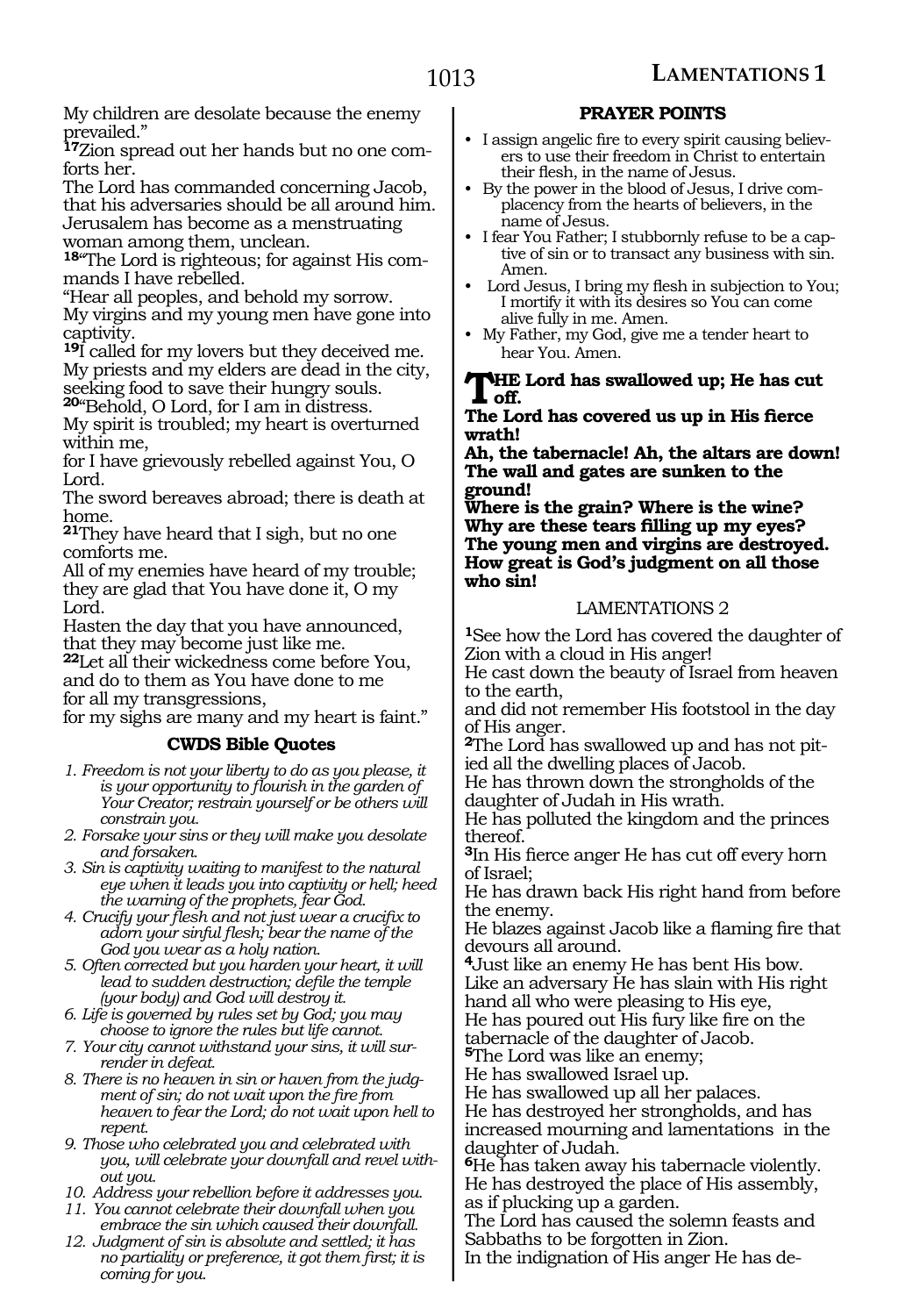# **LAMENTATIONS 2**

spised the king and priest. **<sup>7</sup>**The Lord has cast off His altar. He has abhorred His sanctuary. He has given up the walls of her palaces into the hand of the enemy.

They make a noise in the Lord's house as on the day of the solemn feast.

**<sup>8</sup>**The Lord has purposed to destroy the wall of the daughter of Zion.

He has stretched out a line.

He has not withdrawn His hand from destroying, therefore He has caused the walls and the rampart to lament;

they languish together.

**<sup>9</sup>**Her gates have sunk into the ground.

He has destroyed and broken her bars.

Her king and her princes are among the Gentiles.

The Law is no more and her prophets find no vision from the Lord.

**<sup>10</sup>**The elders of the daughter of Zion sit on the ground in silence.

They throw dust on their heads

and gird themselves with sackcloth.

The virgins of Jerusalem hang their heads down to the ground.

**<sup>11</sup>**My eyes fail with tears; my spirit is troubled. My heart is poured out on the ground,

because of the destruction of my people,

because the children and the infants faint in the streets of the city.

**<sup>12</sup>**They say to their mothers, "Where is the grain and wine?"

When they faint away like the wounded in the streets of the city,

as their life is poured out in their mother's bosom.

**<sup>13</sup>**With what shall I console you?

To what shall I liken you, O daughter of Jeru- salem?

To what shall I compare you that I may com- fort you, O virgin daughter of Zion?

For your ruin is great like the wide sea. Who can heal you?

**<sup>14</sup>**The prophets have seen vain and deceptive visions for you falsely.

They have not uncovered your iniquity to turn your captivity away,

but have envisioned for you false prophecies and delusions.

**<sup>15</sup>**All who pass by clap their hands at you, and hiss and shake their heads at the daughter of Jerusalem, saying,

"Is this the city that men call, 'The perfection of beauty, the joy of the whole earth'?"

**<sup>16</sup>**All your enemies have opened their mouth against you.

They hiss and gnash their teeth,

and say, "We have swallowed her up!

Surely this is the day we have waited for.

We have found it; we have seen it!"

**<sup>17</sup>**The Lord has done what He has purposed. He has fulfilled His word which He command- ed from olden days. He has thrown down and has shown no pity, and He has caused your enemy to rejoice over you.

He has exalted the horn of your adversaries. **<sup>18</sup>**Their heart cried out to the Lord, "O wall of the daughter of Zion,

let tears run down like a river day and night; give yourself no rest; do not permit your eyelids to rest.

**<sup>19</sup>**"Arise, arise, cry out in the night! Pour out your heart at the beginning of the watches.

Pour out your heart like water before the face of the Lord.

Lift up your hands unto Him,

for the life of your young children who faint for hunger at the top of every street."

**<sup>20</sup>**"Behold, O Lord and consider!

To whom have You done this?

Shall the women eat their offspring,

the children they bore?

Shall the priest and the prophet be slain in the sanctuary of the Lord?

**<sup>21</sup>**"Young and old lie on the ground in the streets.

My virgins and my young men have fallen by the sword.

In the day of Your anger You have slain them all.

You have killed, and You have not pitied, Lord. **<sup>22</sup>**As in a solemn feast day, You have invited the terrors all around me,

in the day of the Lord's anger, there was no escapee or survivor.

My enemies have destroyed those whom I have borne and brought up."

### **CWDS Bible Quotes**

- *1. Your position of grace must be maintained by faith; you are not too blessed, too beautiful, too favored, too close to the Lord to be judged too for your sins.*
- *2. The greater the investment, the greater the responsibility, and the greater response to your dishonor; the more placed in your account, the more accountability is required of you.*

*3. Live in enmity of the laws of God and you make Him an enemy; walk adverse to His will and He will become your adversary.*

- *4. Push away the Hands intended to build you and it will push back now extended to destroy you.*
- *5. The warnings you reject never retreat; it will spring back as the reminder of your stubbornness when you are rejected in defeat.*
- *6. If their sins grieve you to the soul, their punishment will pierce you, for you do everything to warn them but you can do nothing to change them.*
- *7. Begin crying for sinners now because you will cry as the sinner when their sins bring destruction.*
- *8. The wrath of God on a city may spare the righteous but will not fear the righteous; whatever touches the city touches everyone in it.*
- *9. Your continued physical freedom is in persistently leading your people and your city to spiritual freedom; physical captivity spares no one.*
- *10. You can serve God in freedom or serve God in captivity; sin around you may not change your*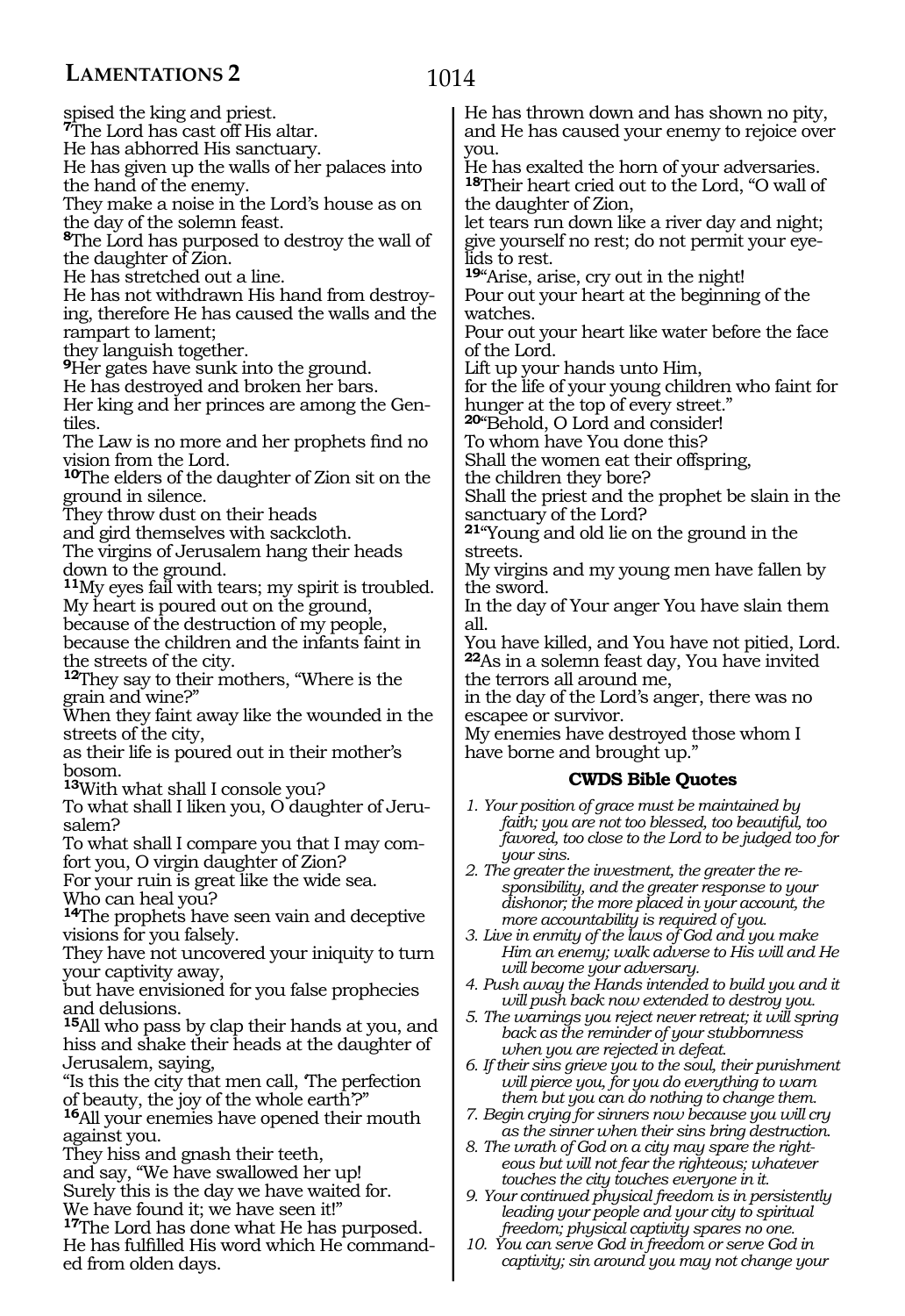*devotion, but the sin of your nation will change your location or at least restrict you there.*

- *11. Let sin lead you to painful tears and urgency to inspire change, or judgment will.*
- *12. Your freedom is granted but should not be taken for granted or it will be taken; it must be taken with the fear of the Lord and daily thanksgiving.*

#### **PRAYER POINTS**

- Righteous Father, I value my place in You and Your free gift of salvation; I guard my heart with care. Amen.
- Most High God, I will be faithful and accountable; find me to be a good steward. Amen.
- Mighty God, Consuming Fire, I tremble and cower at the thought of having You as an adversary; I walk softly before You. Amen.
- Righteous Lord, build me; I will not push You away. Amen.
- Holy Spirit, I will listen to corrections; I will respond to Your prompting. Amen.

## **His compassions never fails, His mercies endure;**

**They are new every morning; His faithfulness is sure!**

**Do not complain if you are severely punished, because of your sin.**

**Rather, search and try your ways and lift your hearts up to Him!**

**The waters overflowed me, but I hoped for I believed;**

**Great is Your faithfulness, Lord, unto me!**

LAMENTATIONS 3

**<sup>1</sup>**I am the man who has seen affliction by the rod of God's wrath.

**<sup>2</sup>**He has led me and brought me in darkness and not in light.

**<sup>3</sup>**Surely He is turned against me. He has turned His hand against me all throughout the day;

**<sup>4</sup>**He has made my flesh and my skin old. He has broken my bones.

**5**He has built a siege against me and sur-

rounded me with bitterness and pain.

**<sup>6</sup>**He has set me in dark places like those dead of old.

**<sup>7</sup>**He has hedged me in so that I cannot get out. He makes my chains heavy.

**<sup>8</sup>**When I cry aloud He shuts my prayer out.

**<sup>9</sup>**He has enclosed my ways with hewn stone. He has made my paths crooked.

**<sup>10</sup>**He has been to me a bear lying in wait, like a lion waiting in the bush.

**<sup>11</sup>**He has turned aside my ways, and torn me apart. He has made me desolate.

**<sup>12</sup>**He has bent His bow, and set me up as a mark for the arrow, a sure target.

**<sup>13</sup>**He has caused the arrows of His quiver to enter my body.

**<sup>14</sup>**I was a mockery to all my people and their song of ridicule all day.

**<sup>15</sup>**With bitterness He has filled me and made me drunk with wormwood.

**<sup>16</sup>**He has covered me with ashes and broken my teeth with gravel stones.

**<sup>17</sup>**You have removed my soul far from peace. I have forgotten prosperity.

**<sup>18</sup>**I said, "My strength and hope have perished from the Lord."

**<sup>19</sup>**Remember my affliction and my misery, the wormwood and the gall.

**20**My soul is humbled in me, for it still remembers.

**<sup>21</sup>**I recall this in my mind, therefore I have hope.

**<sup>22</sup>**It is because of the Lord's mercies that we are not consumed,

because His compassions never fail,

**<sup>23</sup>**they are new every morning.

Great is Your faithfulness, great is Your faithfulness, Lord!

**<sup>24</sup>**"The Lord is my portion," says my soul, "therefore in Him I will hope!"

**<sup>25</sup>**The Lord is good to those who wait for Him, to the soul who seeks Him.

**<sup>26</sup>**It is good that one should hope and wait quietly for the salvation of the Lord.

**<sup>27</sup>**It is good for a man to bear the yoke in his youth.

**<sup>28</sup>**He sits alone and keeps silent,

because God has laid it on him.

**<sup>29</sup>**Let him put his mouth in the dust, if yet there may be hope.

**<sup>30</sup>**He gives his cheeks to the one who strikes him.

He is completely filled with reproach. **<sup>31</sup>**For the Lord will not cast off forever.

**<sup>32</sup>**Though He may cause grief,

yet He will have compassion according to the multitude of His mercies.

**<sup>33</sup>**For He does not afflict willingly, nor grieve the children of men.

**<sup>34</sup>**To crush under one's feet all the prisoners of the earth,

**<sup>35</sup>**or to turn aside the right of a man before the face of the most High,

**<sup>36</sup>**or to subvert a man in his cause,

these the Lord does not approve of.

**<sup>37</sup>**Who is he who speaks and it comes to pass, when the Lord has not commanded it?

**<sup>38</sup>**From the mouth of the Most High God, you do not get evil and good?

**<sup>39</sup>**Why does a living man complain for the punishment of his sins?

**<sup>40</sup>**Let us search out and examine our ways, and turn to the Lord again.

**<sup>41</sup>**Let us lift up our hearts and our hands to God who is in heaven.

**<sup>42</sup>**We have transgressed and have rebelled, and You have not pardoned.

**<sup>43</sup>**You have covered us with Your anger and afflicted us.

You have slain us and not pitied.

**<sup>44</sup>**You have covered Yourself with a cloud, so that prayer does not pass through.

**<sup>45</sup>**You made us an off-scouring and refuse in the midst of the peoples.

**<sup>46</sup>**All our enemies have opened their mouths against us.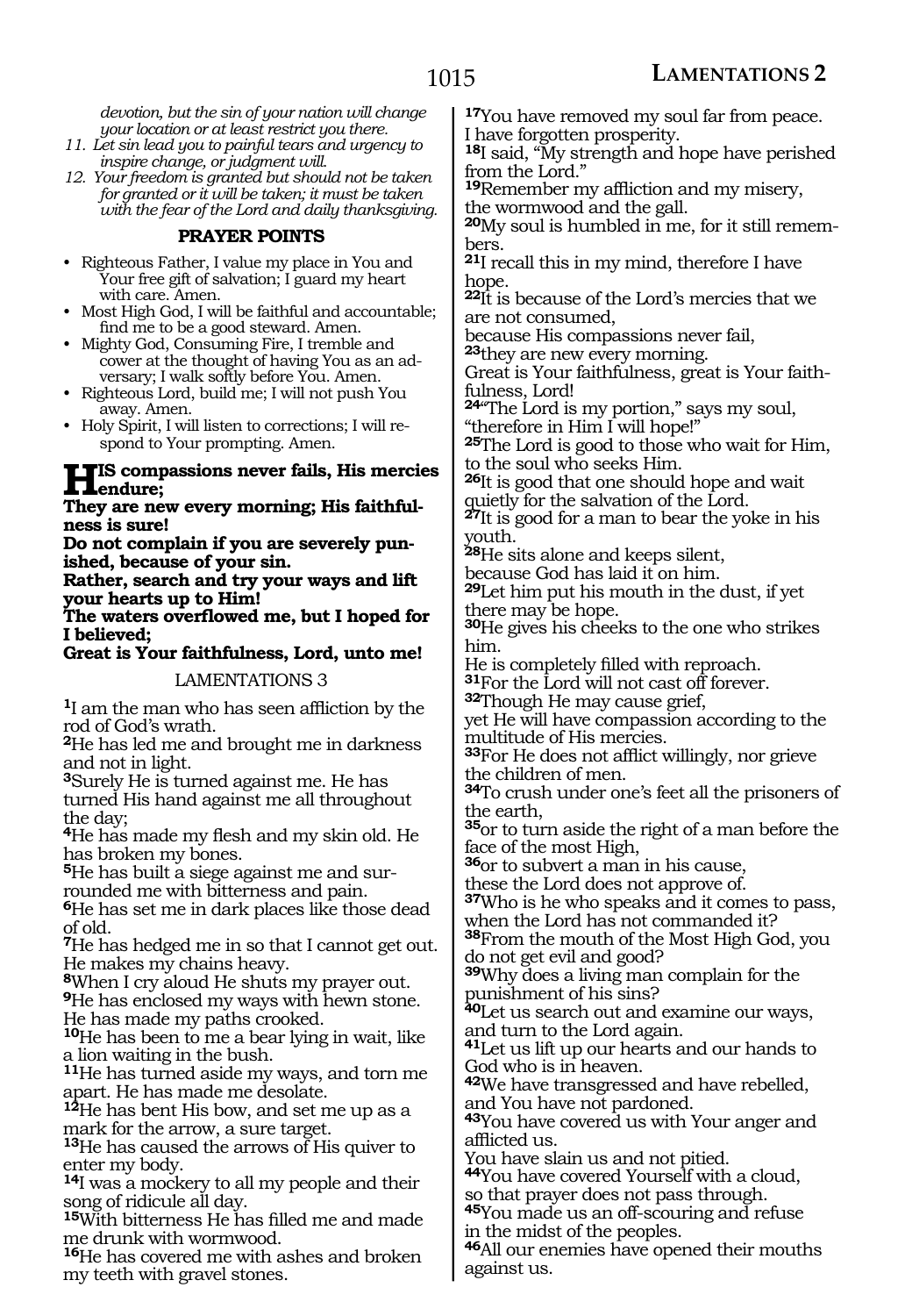# **LAMENTATIONS 3**

# 1016

**47**Fear and a snare have come upon us, desolation and destruction too.

**<sup>48</sup>**My eyes overflow with rivers of water for the destruction of the daughter of my people.

**<sup>49</sup>**My drip flows without intermission and does not cease.

**<sup>50</sup>**Until the Lord looks down from heaven and sees.

**<sup>51</sup>**My eyes bring anguish to my heart;

because of the daughters of my city.

**<sup>52</sup>**My enemies hunted me relentlessly without cause, just as a bird.

**<sup>53</sup>**They cut off my life in the dungeon and threw stones at me.

**<sup>54</sup>**The waters flowed over my head;

then I said, "I am cut off."

**<sup>55</sup>**I called on Your name, O Lord,

out of the deep dungeon pit.

**<sup>56</sup>**You have heard my voice:

"Do not hide Your ear from my cry for help." **<sup>57</sup>**You drew near in the day I called upon You,

and told me, "Do not fear!"

**<sup>58</sup>**O Lord, You have pleaded the cause of my

soul, and redeemed my life from there.

**<sup>59</sup>**O Lord, you have seen my wrong;

judge my cause!

**<sup>60</sup>**You have seen their vengeance and their evil plots against me.

**<sup>61</sup>**You have heard their reproach, O Lord!

All the plots of their heart against me,

**<sup>62</sup>**the lips of my enemies and their conniving against me all the day.

**<sup>63</sup>**Behold, I am their song of mockery when they sit down and when they rise.

**<sup>64</sup>**Repay them, O Lord, according to the work of their hands.

**<sup>65</sup>**Give them sorrow of heart.

Your curse be upon them.

**<sup>66</sup>**In Your anger, pursue and destroy them from under the heavens of the Lord.

### **CWDS Bible Quotes**

*1. If you have seen His favor, savor Him; if you have seen His glory, glorify Him; if you perceive His anger, take refuge and hide in Him.*

*2. An unresponsive heart receives unimaginable, unfathomable and unbearable judgment.*

*3. When you 'heart-off' the judgment you are warned of, your heart will fail when the judgment becomes hands-on.*

*4. Your power to retain your glory and your strength lies in your willingness to receive and retain His word.*

*5. Address everything within you attracting the wrath of the Lord, for there is nothing within or about you that will remain attractive if the wrath is poured out.*

*6. Jerusalem, the picture of the grace and the glory of the church; called out and separated as the apple of His eye, is the picture of her disgrace when judgment begins with her.*

*7. Work with the Lord if you do not want Him working against you; work with the word or it will work your ruin; fight for the Lord for it is futile and foolish to fight Him.*

*8. Be foolish for the Lord rather than be made foolish and a laughing stock trying to preserve your* 

*foolish ways.*

- *9. There is glory to remember even in your disgrace and a road of grace leading back to His goodness.*
- *10. Even in your mourning there is hope of a new morning and a new beginning; His mercies are new every morning; His faithfulness reaches beyond your sin to your deliverance.*
- *11. Compass Him about with your plea of repentance and you will press through to His neverfailing compassion.*
- *12. Your hope for good is not because you are good and you have a good call, but because the Lord is good to all those who call upon Him.*
- *13. You wait with reason, not because you can present one, but because He is good and compassionate; He is your reason.*
- *14. God is not quick to bring judgment and grief, it must be forced; His ready compassion rides ahead of judgment to give it an exit.*
- *15. Your pain because of sin is no reason to be complaining about your punishment, but to regain your senses, examine yourself and return to Him.*
- *16. Access your open heavens while it remains open; keep your feet (prayers and praise) in the door and it will never be closed.*
- *17. If your heavens are opened but you refuse to pray, you will find a closed heaven when your prayer in your anguish is refused.*
- *18. The animosity and attack of your enemy is powerless if you are covered by God, and pitiful if He responds to them.*

#### **PRAYER POINTS**

- Marvelous Lord, my heart responds to You; I drink from Your reservoir of love in appreciation of You. Amen.
- Merciful Father, place tenderness in the hearts of the men of this generation to respond positively to Your word. Amen.
- Search me, O Lord, know my thoughts; let every wicked way within me be removed, in the name of Jesus.
- Let the Spirit of conviction sweep the church and the heart of every believer today; let them feel Jeremiah's pain and be warned of presumption. Amen.

**Esteemed as fine gold, but our punish- ment was bitter;**

**Our fine gold was changed into pitchers of earth!**

**By the pitiful women, their own children were cooked.**

**Our persecutors were swifter than eagles; we dared not to look!**

**When we wandered as blind men, know our punishment was sore,**

**Yet He gave us His promise: We won't be carried captives anymore!**

#### LAMENTATIONS 4

**<sup>1</sup>**See how has the gold become dim! How the most fine gold has changed!

The stones of the sanctuary are poured out at the top of every street and lane.

**<sup>2</sup>**The precious sons of Zion, comparable to fine gold,

how are they regarded as clay pitchers, the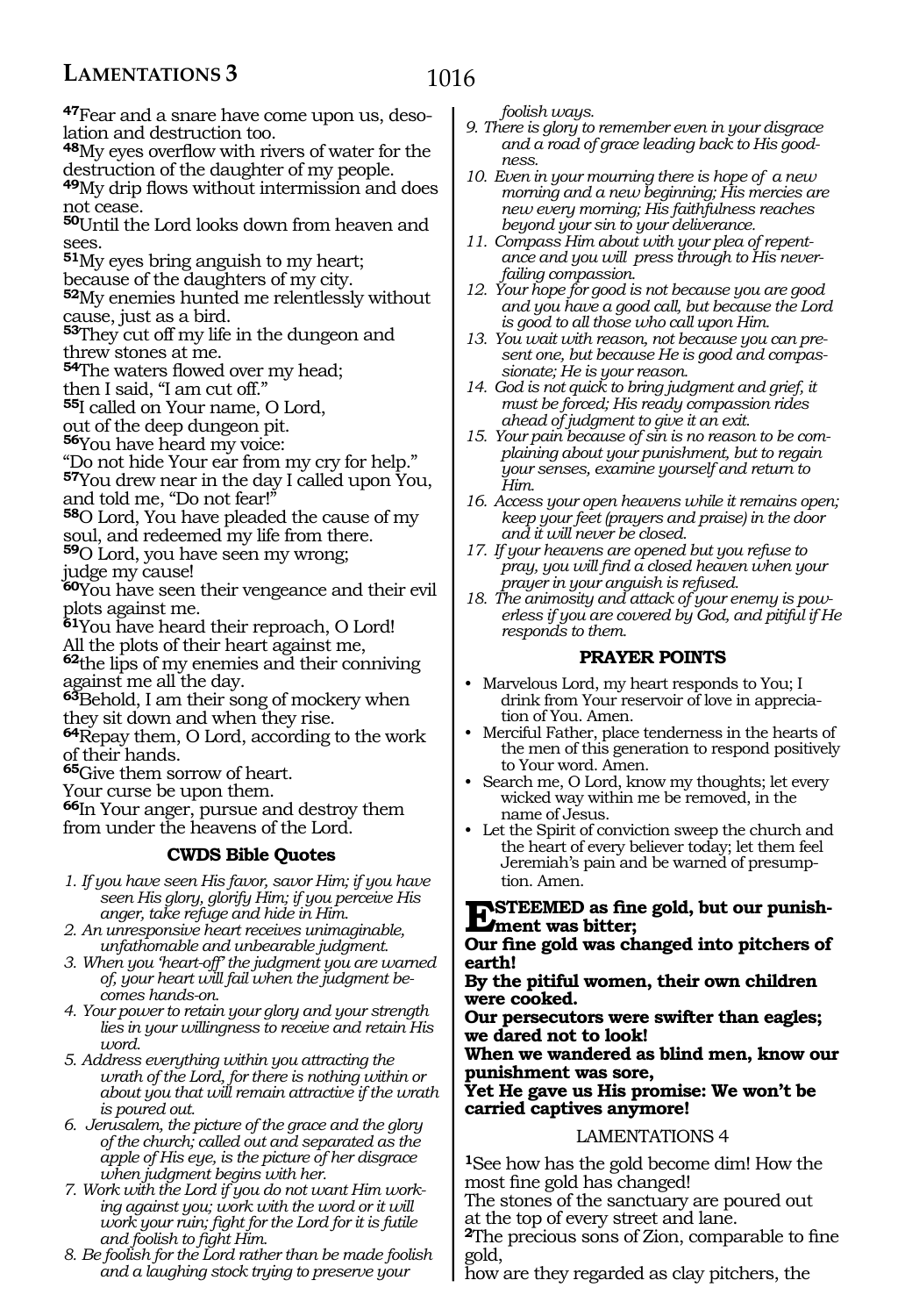potter's handiwork.

**<sup>3</sup>**Even the sea mammals present their breast to give suck to their young.

But the daughter of my people has become cruel, like the ostriches in the wilderness.

**<sup>4</sup>**The tongue of the suckling child clings to the roof of its mouth for thirst.

The young children ask for bread, but no one breaks it to them.

**<sup>5</sup>**Those who ate delicacies are desolate in the streets.

Those who were brought up in scarlet, embrace refuse heaps.

**6**The punishment of the iniquity of the daughter of my people

is greater than the punishment of the sin of Sodom,

which was overthrown in a moment with no hand to help her!

**<sup>7</sup>**Her Nazarites were whiter than milk and more pure than snow.

They were more lovely in body than rubies. Their polished appearance was as the sapphire stone.

**<sup>8</sup>**Their appearance is now blacker than a coal. They go unrecognizable in the streets.

Their skin sticks to their bones;

it has become as dry as a withered stick.

**<sup>9</sup>**Those slain with the sword are better off than those who die of hunger;

for these pine away, stricken for lack of the fruits of the field.

**<sup>10</sup>**The hands of the compassionate women have cooked their own children.

They became their food in the destruction of the daughter of my people.

**<sup>11</sup>**The Lord has fulfilled His fury.

He has poured out His fierce anger.

He has kindled a fire in Zion, and it has de- voured its foundations.

**12**The kings of the earth and all the inhabitants of the world,

would not have believed that the enemy could enter the gates of Jerusalem.

**<sup>13</sup>**Because of the sins of her prophets and the iniquities of her priests,

who have shed the blood of the just in her midst.

**<sup>14</sup>**They wandered as blind men in the streets. They polluted themselves with blood,

so that no one could touch their garments.

**<sup>15</sup>**They cried out to them, "Go away, unclean! Go away, do not touch us!"

When they fled and wandered those among the nations said,

"They shall not dwell here anymore."

**<sup>16</sup>**The anger of the Lord has scattered them. He no longer has regard for them.

The people had no respect for the priests nor favored the elders.

**<sup>17</sup>**As for us, our eyes still failed us,

watching in vain for our help.

In our watching we have watched for a nation that could not save us.

**<sup>18</sup>**They hunt our steps

so that we cannot walk in our own streets. Our end is near; our days are fulfilled, for our end has come.

**<sup>19</sup>**Our pursuers were swifter than the eagles of the heavens.

They pursued us on the mountains; and in the wilderness they laid wait for us. **<sup>20</sup>**The breath of our nostrils, the anointed of the Lord was caught in their pits, of whom we said, "Under his shadow we shall live among the nations."

**<sup>21</sup>**Rejoice and be glad, O daughter of Edom, who dwell in the land of Uz!

The cup shall also pass through to you. You shall be drunk, and make yourself naked. **22**The punishment of your iniquity is accomplished, O daughter of Zion;

He will no longer send you into captivity, away from your land.

He will punish your iniquity, O daughter of Edom. He will uncover your sins! *Edom your time has come!*

## **CWDS Bible Quotes**

- *1. Retain your values to retain your valuables, for values are valued more in Heaven than valuables.*
- *2. Your gold is as valuable as your heart; the only durable gold is a heart of gold.*
- *3. Your net worth is the net sum of your works not of your possessions.*
- *4. Your heartlessness will attract the hardness of God's heart towards you.*
- *5. If you devour delicacies in a life devoured by indiscipline, destitution will devour you and your delicacies.*
- *6. Compete with the wicked in life and you will compare with them in destruction and desolation.*
- *7. If you do not teach your children or reach your children with the word, you literally eat your children.*
- *8. Live in pride refusing to believe that bad things can happen to you and those who celebrate you will not believe the extent of what has taken place to you.*
- *9. Righteous prophets and priests in a nation avert anger; wicked prophets and priests attract and intensify anger, indignation and wrath.*
- *10. You may smartly escape and hide from the word of the Lord and the work of the Lord, but there is no escape from the wrath of the Lord; judgment is swifter than your running boots.*
- *11. You should not savor the punishment and shame of another when your own sin is unsavory; it places you in the spotlight of judgment.*
- *12. Judgment of sin is not partial or peculiar to any person or people; your sin is summoning judgment; your time cometh!*

### **PRAYER POINTS**

- Most Righteous God, impregnate me with the fruit of the Spirit and nurture me in Him to full maturity. Amen.
- Jesus, my Lord, give me a heart like Yours. Amen.
- Help me Father, to acquire eternal assets and to appreciate their value. Amen.
- I will walk before the Lord softly and with a tender heart full of compassion. Amen.